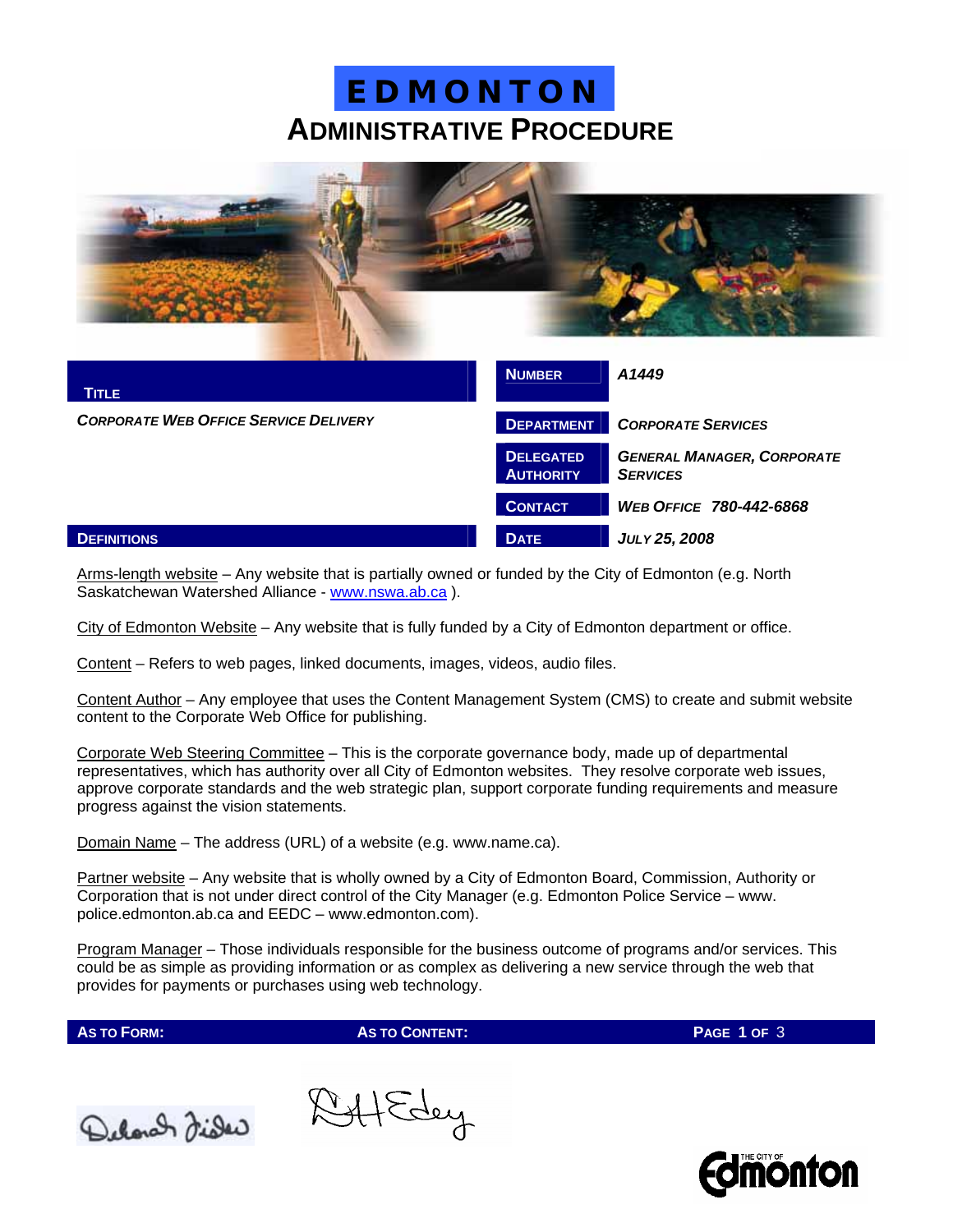## **ADMINISTRATIVE PROCEDURE E D M O N T O N**

| <b>TITLE</b>                                 | <b>NUMBER</b> | A1449                |
|----------------------------------------------|---------------|----------------------|
| <b>CORPORATE WEB OFFICE SERVICE DELIVERY</b> | <b>DATE</b>   | <b>JULY 25, 2008</b> |

Standby Publisher – Employees outside the Corporate Web Office who have been granted the right to publish content directly to a website after hours and in emergency (or time sensitive) situations.

Taxonomy – Site map and navigation structure that serves as a blueprint of the site upon which all other aspects are built.

Web Operations Manager - The designated owner of all the City of Edmonton websites. In this capacity, this position is responsible for the quality (including usability), quantity of services (including a business plan), and overall governance of these websites.

Web Working Committee – The governance body made up of a maximum of 12 representatives that are familiar with website content. This committee will try to address issues before escalating them to the Steering Committee. They will also be the first level to vet changes to standards.

Website Service – A defined set of information or a business transaction.

#### **PROCEDURES AND GUIDELINES**

Content Authors have the authority to create content and submit it for publishing using the City's Content Management Systems (CMS). All departments are responsible for designating authorized Content Authors in accordance with their departmental procedures. All Content Authors will be required to take mandatory training, which is obtained through Inside Information, prior to being given access to the Content Management System (CMS). Inside Information is responsible for registering employees for the web training. All content authors are expected to make themselves familiar with the current standards for content creation available at [http://ecity/WebOffice](http://ecity/webrenewal) ["Resource Documents](http://ecity/cityprojects/web_renewal/resource-documents.aspx)".

All content for the website must have a designated Program Manager who is responsible for ensuring that the content is meeting the business needs and is kept current and accurate. The Corporate Web Office will provide the Program Manager with information about their ownership role and with on-going service measurement reports. A registry of Program Managers that own the services on the COE websites will be maintained by the Corporate Web Office.

All content that is to be submitted for publication must be reviewed by Corporate Communications to ensure that communications requirements are met before it is released to production. Corporate Communications is accountable for the overall look and feel and messaging of all City of Edmonton websites.

Publishing of all content to the websites is the responsibility of the Corporate Web Office. Where justified by the Program Manager and Corporate Communications, the Corporate Web Office will provide a specified departmental employee the ability to publish after hours and in emergency (or time sensitive) situations (referred to as a "Standby Publisher"). All publishing activity of the Standby Publishers will be monitored, after the fact, for compliance. The list of Standby Publishers will be reviewed annually by the Corporate Web Steering Committee to ensure the use of this role is consistent across business areas.

The Corporate Web Office will review all submissions for compliance to approved standards, including that Corporate Communications reviewed them, before releasing them into production. These standards can be found at [http://ecity/WebOffice](http://ecity/webrenewal) "[Resource Documents](http://ecity/cityprojects/web_renewal/resource-documents.aspx)" or by contacting the Corporate Web Office. The Web Working Committee deals with issues with approved standards. The Web Working Committee initially reviews new



**PAGE 2 OF 3**